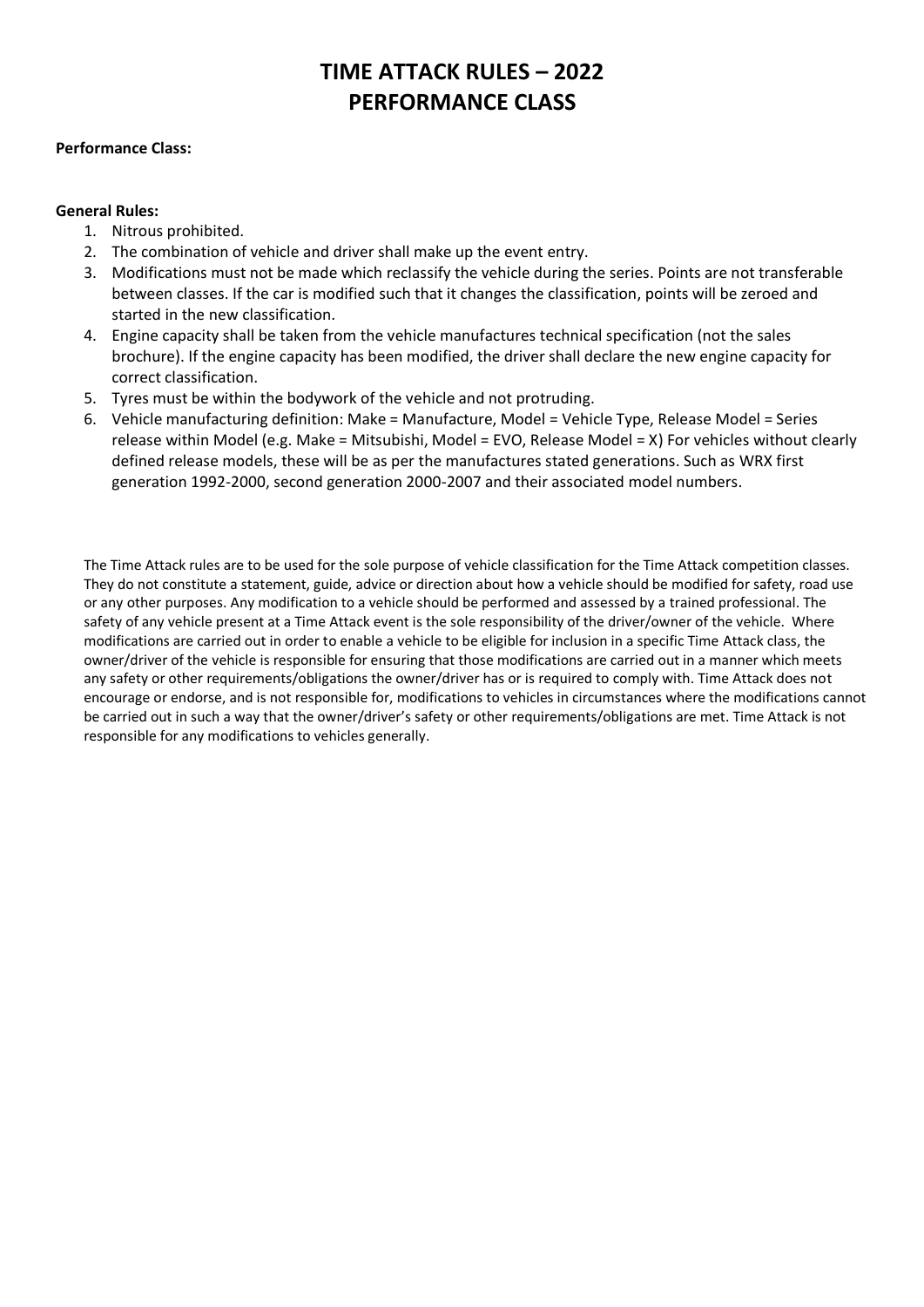## **Performance Class:**

## **Vehicle:**

1. The vehicle must be manufactured by a major manufacture. Kit cars or custom race cars are not allowed.

## **Tyres:**

1. The tyres must be Treaded R Compound Semi Slicks. Grooved semi slicks, grooved slicks or full slicks are not allowed. Lower specification street tyres are allowed.

## **Interior:**

- 1. Aftermarket front seats are allowed. Removal of the passenger seat and rear seats is allowed.
- 2. Must have OEM top half of dash. Removal of center console, glove box and lower dash trim is allowed.
- 3. Aftermarket instruments are allowed.
- 4. Must have basic interior in the front half of the cabin (removal of carpet, stereo etc and liner is allowed).
- 5. In-cabin adjustable brake bias is allowed. Aftermarket pedal boxes are allowed. Balance bars are allowed on the pedal box.

#### **Chassis:**

- 1. The exhaust must be rear exiting (further back than the rear wheel) with screamer pipes allowed.
- 2. The front glass must be OEM. All other windows must be installed, non-glass replacements are allowed.
- 3. The doors must be OEM. The removal of door trims and inner door skins is allowed. The OEM door structure and outer skin must remain.
- 4. Modification to the structure of the vehicle such as removal of sections of metal from the chassis to reduce weight or for aerodynamic advantage is not allowed. Removal of front members to fit larger intercoolers and radiators is allowed.
- 5. Must have the same suspension geometry as the original manufactured vehicle. Suspension pick-up points cannot be moved. Adjustable suspension components are allowed.
- 6. Widebody guards are allowed. The hubs must remain in the original position. The widebody must be no wider than 50mm of the original vehicle bodywork.
- 7. Battery relocation is allowed.
- 8. Headlight removal is allowed.